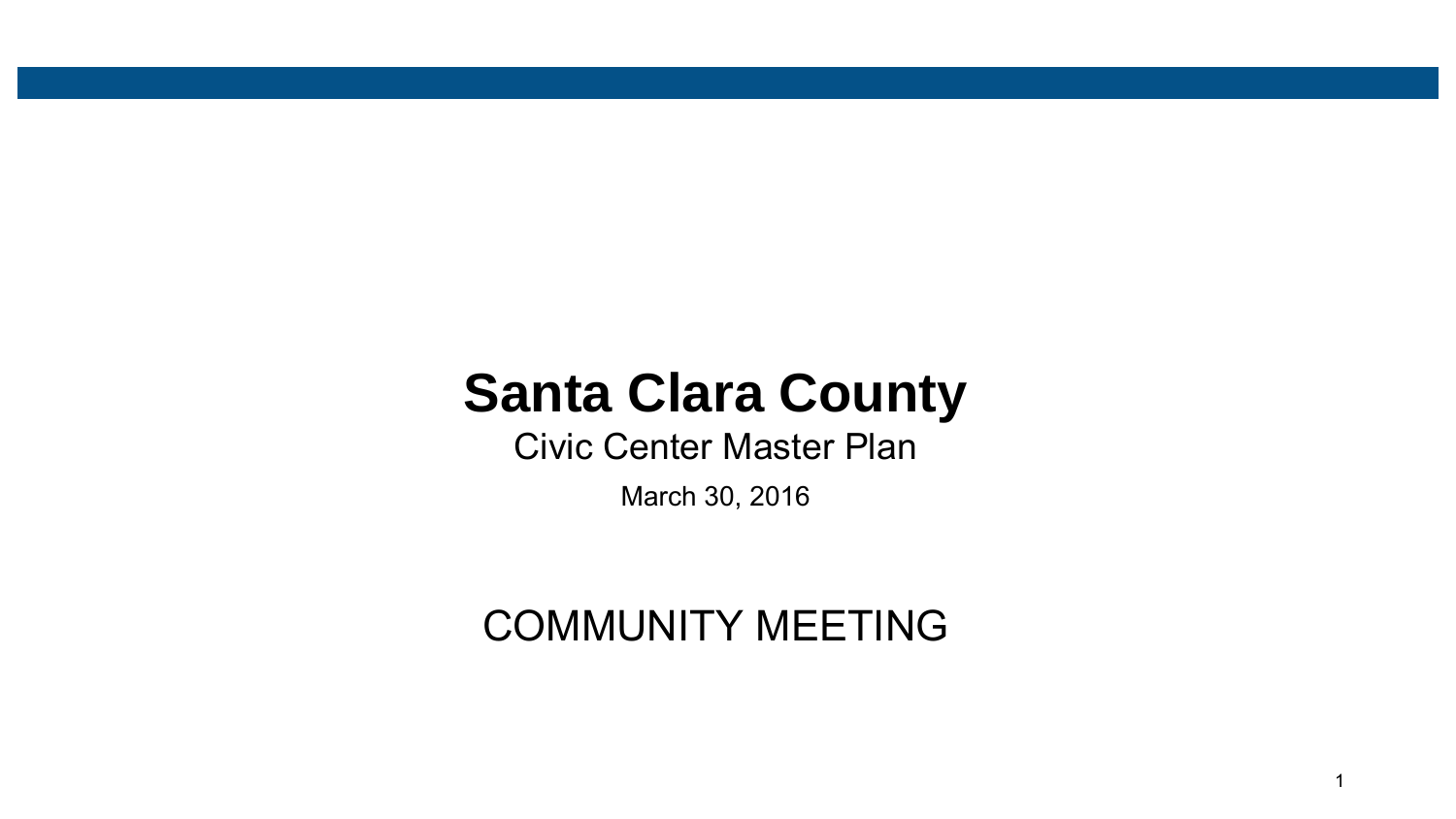

**Section 1: Project Summary**

**Section 2: Project Update**

**Section 3: Q&A**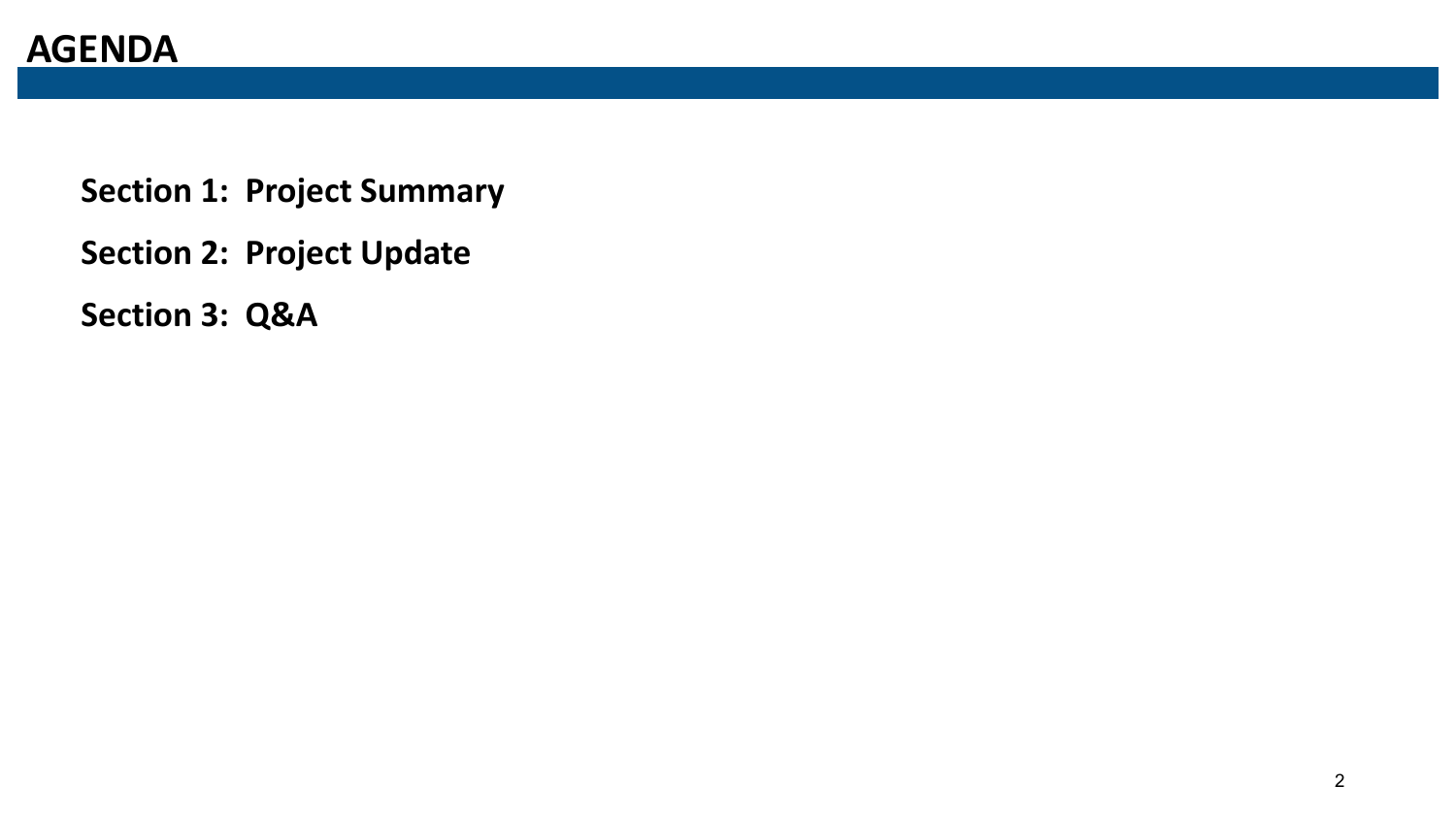# **Section 1: Project Summary**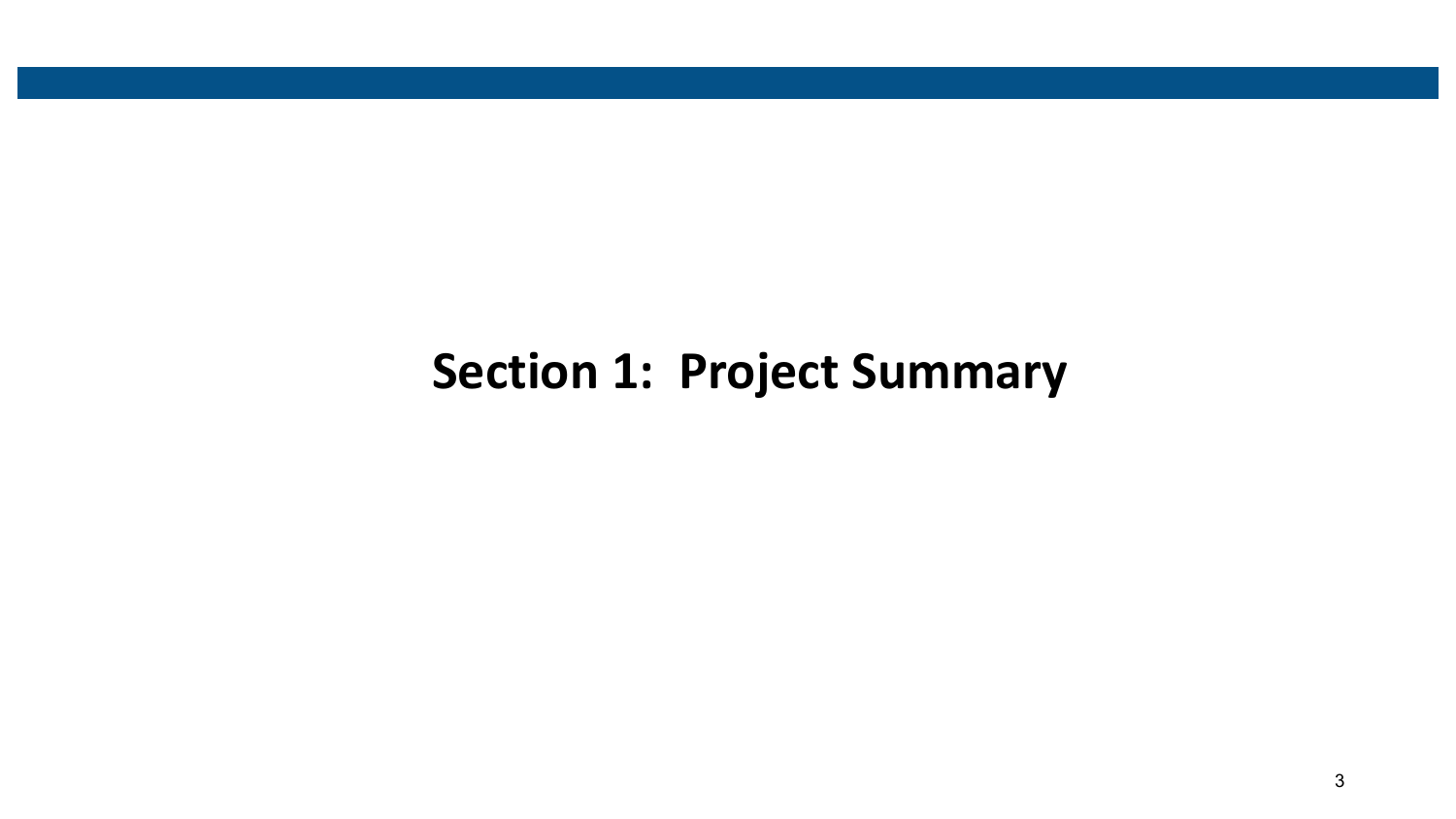### **SECTION 1: BOARD ADOPTED GUIDING PRINCIPLES**



#### **ECONOMY**

- Prepare a financially responsible plan demonstrating:
	- Operational cost savings
	- Consolidation savings
	- Creation of ongoing, longterm County revenue stream(s) from surplus assets
- Promote economic development
- Provide opportunities for the private sector to have a role in new construction

#### **POLICY**

- Be consistent with County policies
- Obtain entitlement approvals from, and consistent with, San Jose land use policies



#### **COMMUNITY**

- Enhance the Civic Center as a community asset for the neighborhood and First Street corridor
- Respect the history of the former City Hall without compromising the future needs of the County and the marketplace
- Utilize an open and transparent process



#### **CONSOLIDATION**

- Formulate a modernization and consolidation plan for County facilities
- Create a flexible framework with discrete phases to allow for long term implementation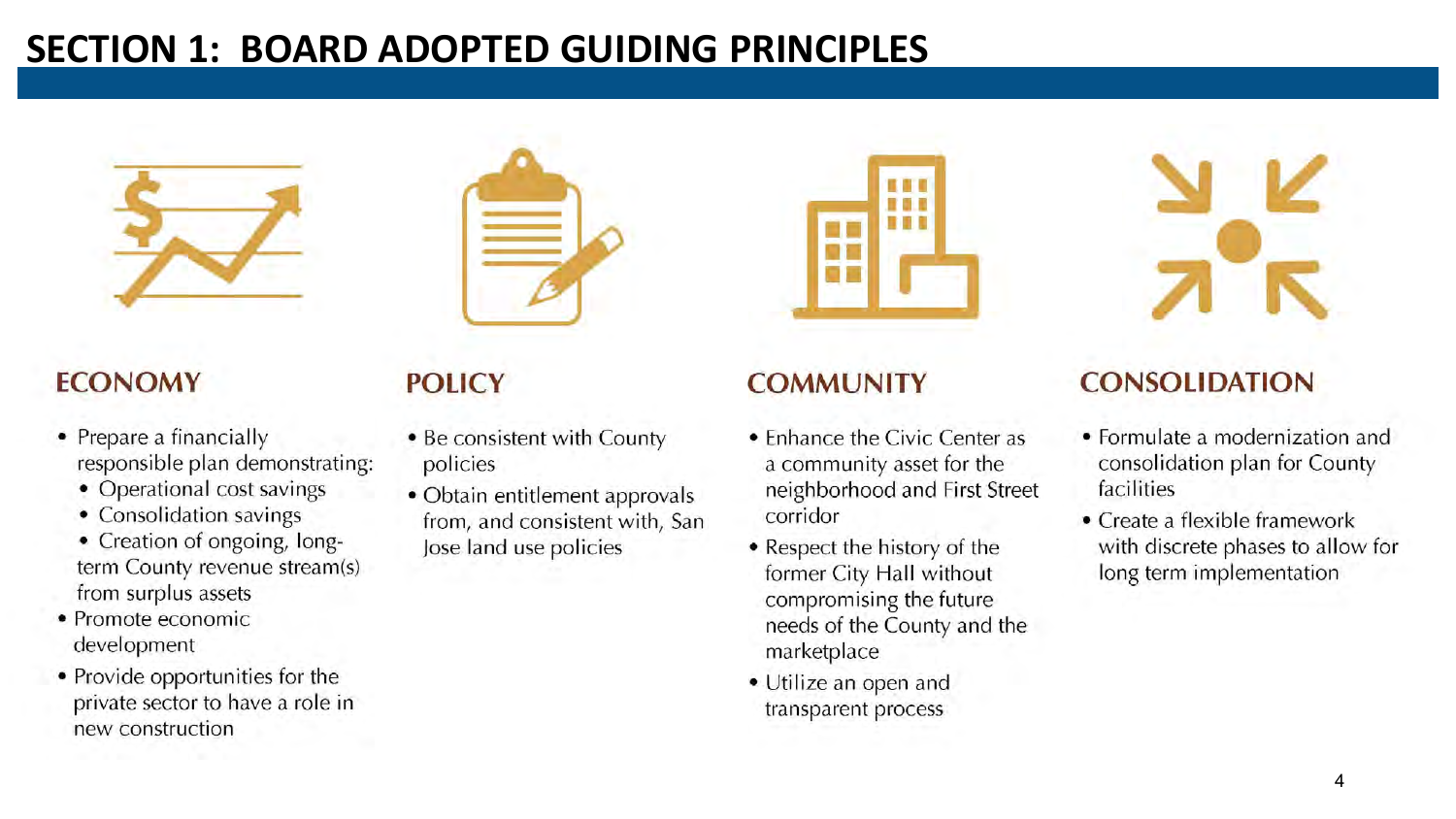## **EXECUTIVE SUMMARY:**

- Total Square Footage for County Space: 1,150,000 GSF
- Approx. 500,000 GSF (Law and Justice uses on Richey)
- For County Uses: 23+ acres
- For Other Uses: 17+ acres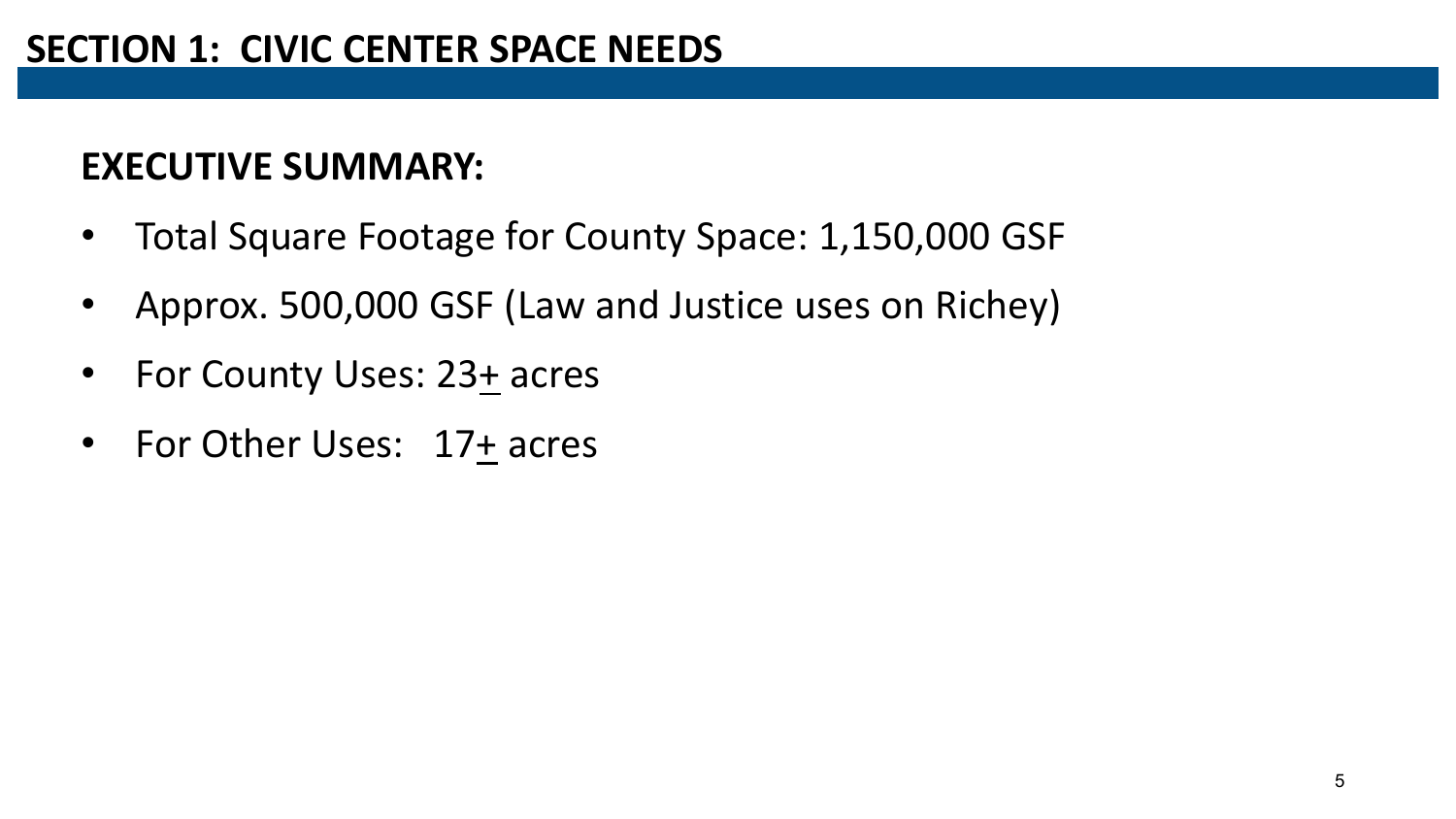## **Relocation to Richey Site**

Law and Justice Uses:

- Office of the District Attorney
- **Office of Pretrial Services**
- Office of the Public Defender/Alternate Defender
- Office of the Sheriff/Department of Corrections
- Probation Department (Adult and Juvenile)
- Re-Entry Services
- Emergency Operations Center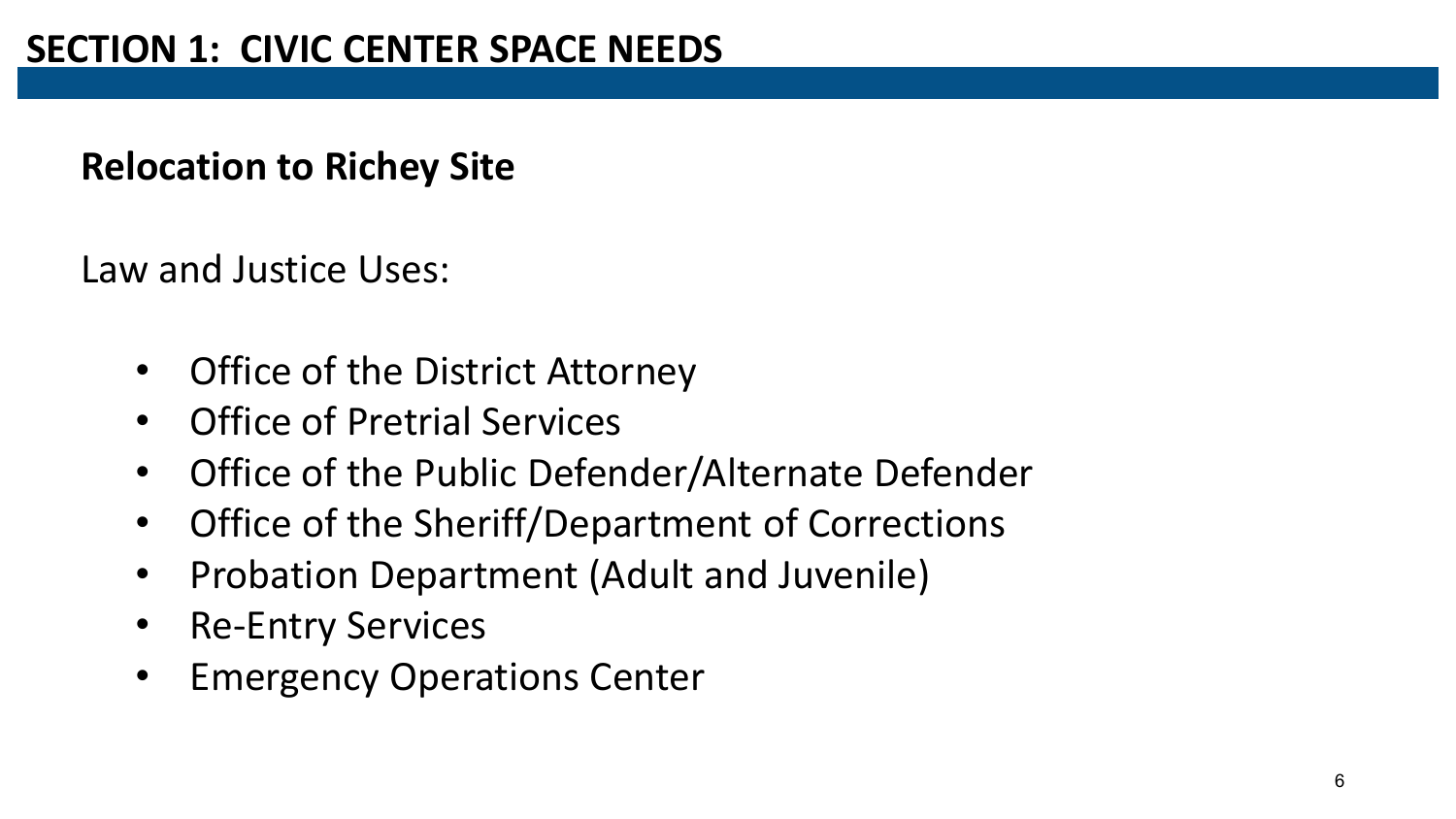## **Richey Site Use Restrictions**

- Law and Justice Functions
	- No new detention facilities
	- No offices for General Government departments
	- No retail
	- No parking for uses other than Law and Justice functions
- Richey site capacity  $\sim$  approximately 500,000 gross square feet.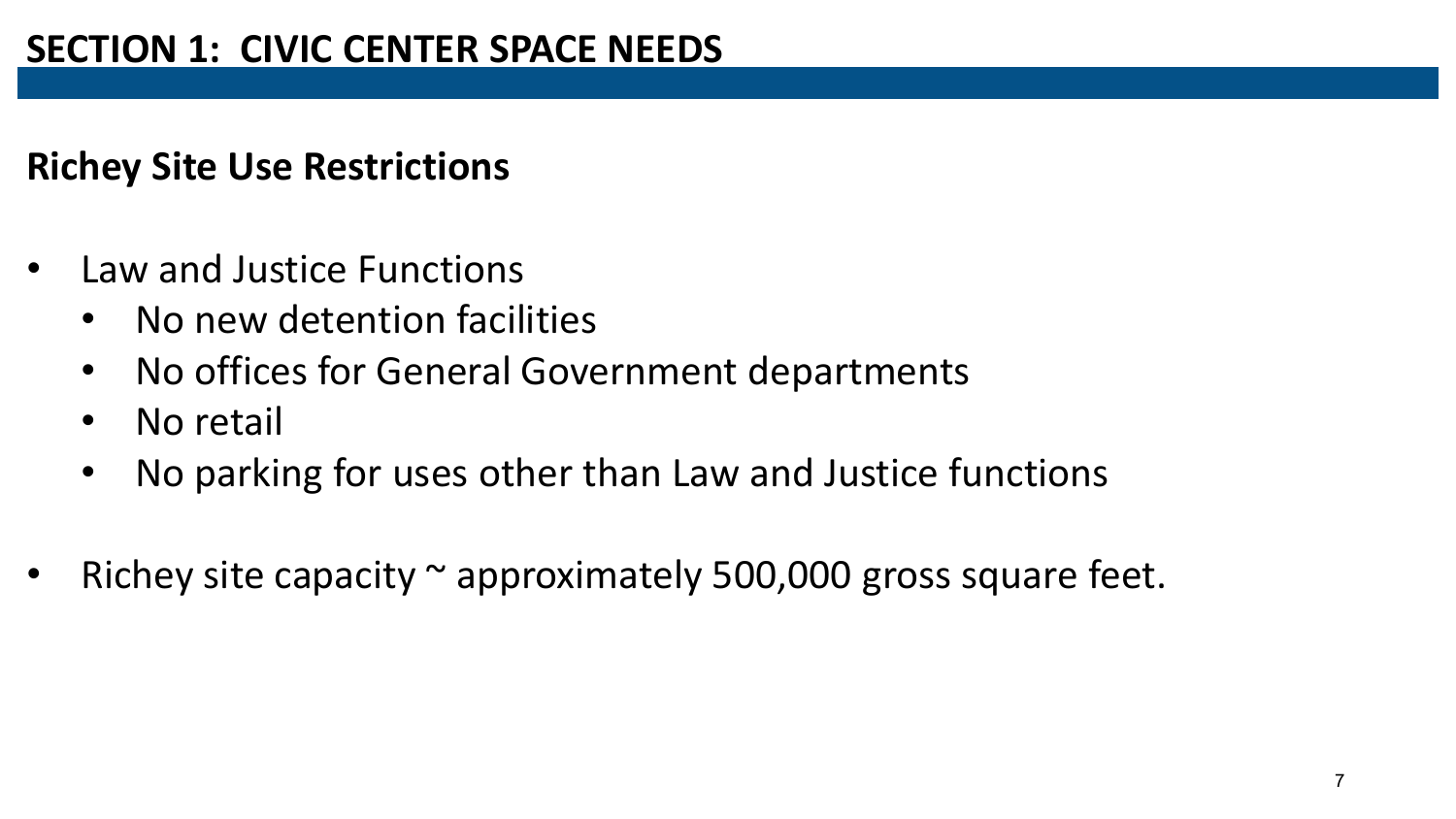### **SECTION 1: SITE CONTEXT** SITE CONTEXT

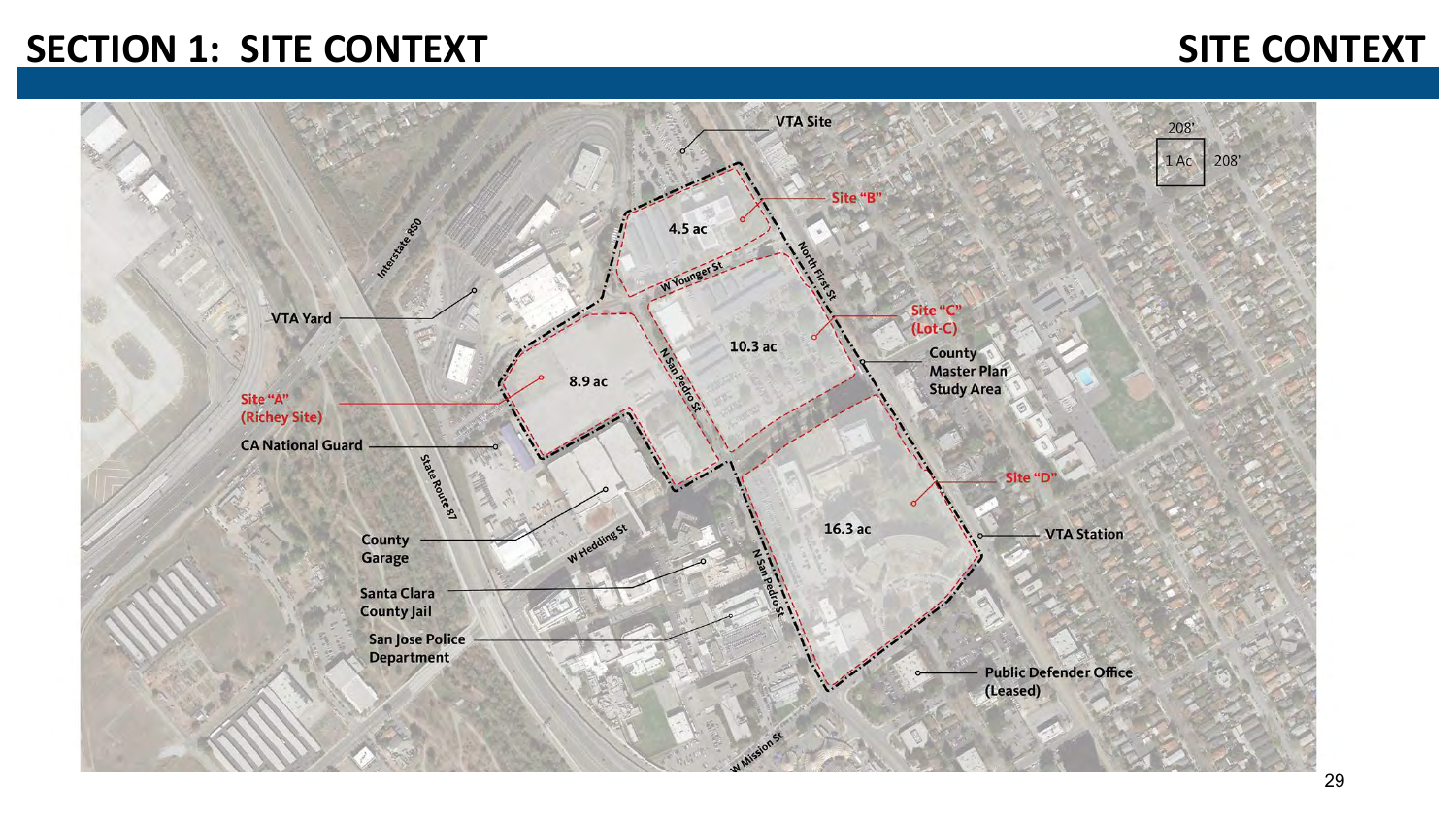### **SECTION 1: SITE CONTEXT EXISTING BUILDINGS**

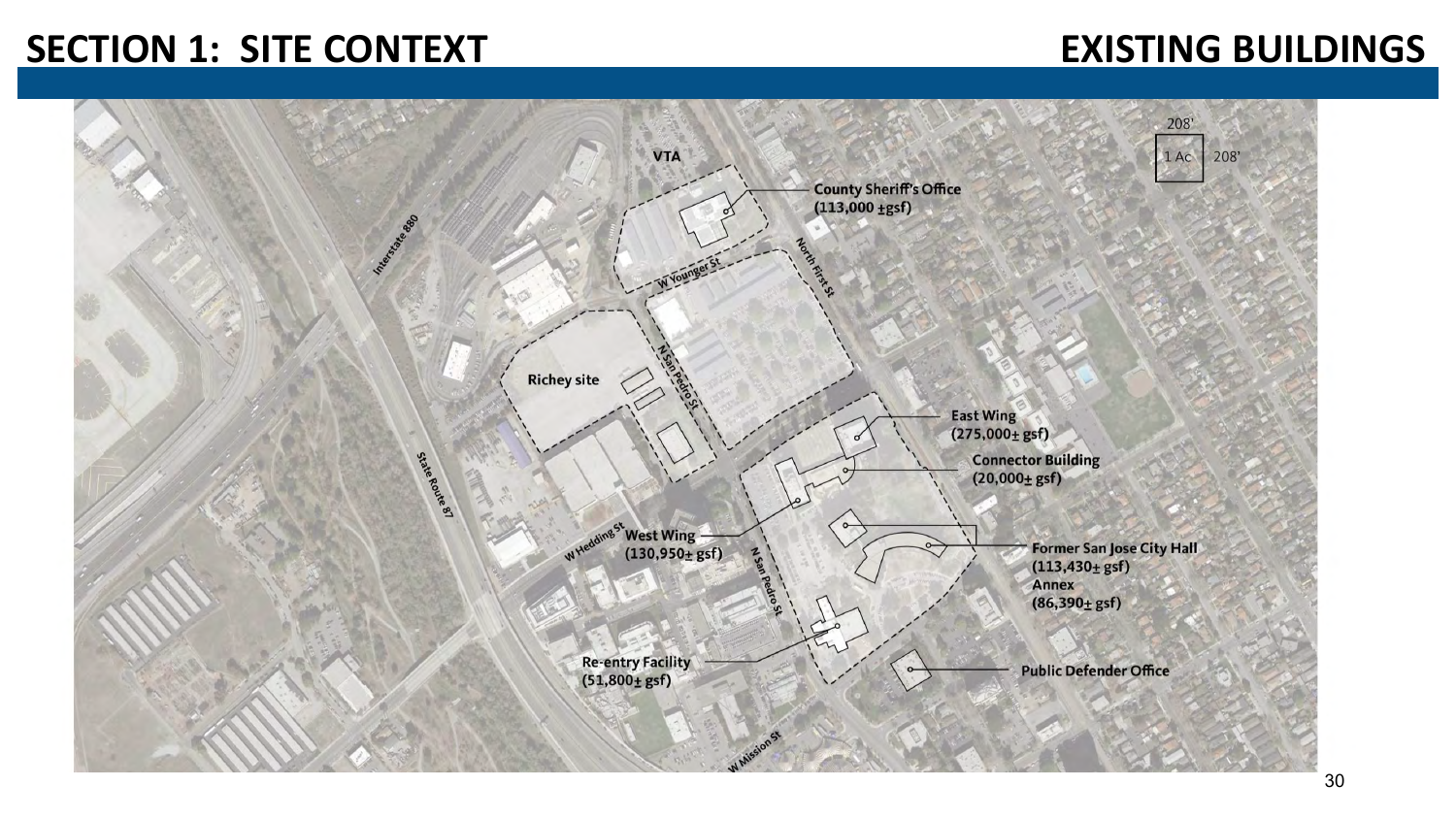#### **Conceptual Site Plan:** Centralized Civic Center Campus and Maximize Development Opportunities



| 1 Ac | 208'                   |
|------|------------------------|
|      |                        |
|      |                        |
|      | <b>County Services</b> |
|      | Law + Justice          |
|      | Development Site       |

 $1" = 100"$ 

500FT

100 200

| <b>County Services (including Law + Justice)</b> |                 |  |  |
|--------------------------------------------------|-----------------|--|--|
| Land Area (acres)                                | 23.7            |  |  |
| <b>GSF</b>                                       | $1,150,000\pm$  |  |  |
| Parking                                          | $2,500 - 3,500$ |  |  |
| <b>Site Surplus</b>                              |                 |  |  |
| Land Area (acres)                                | 16.3            |  |  |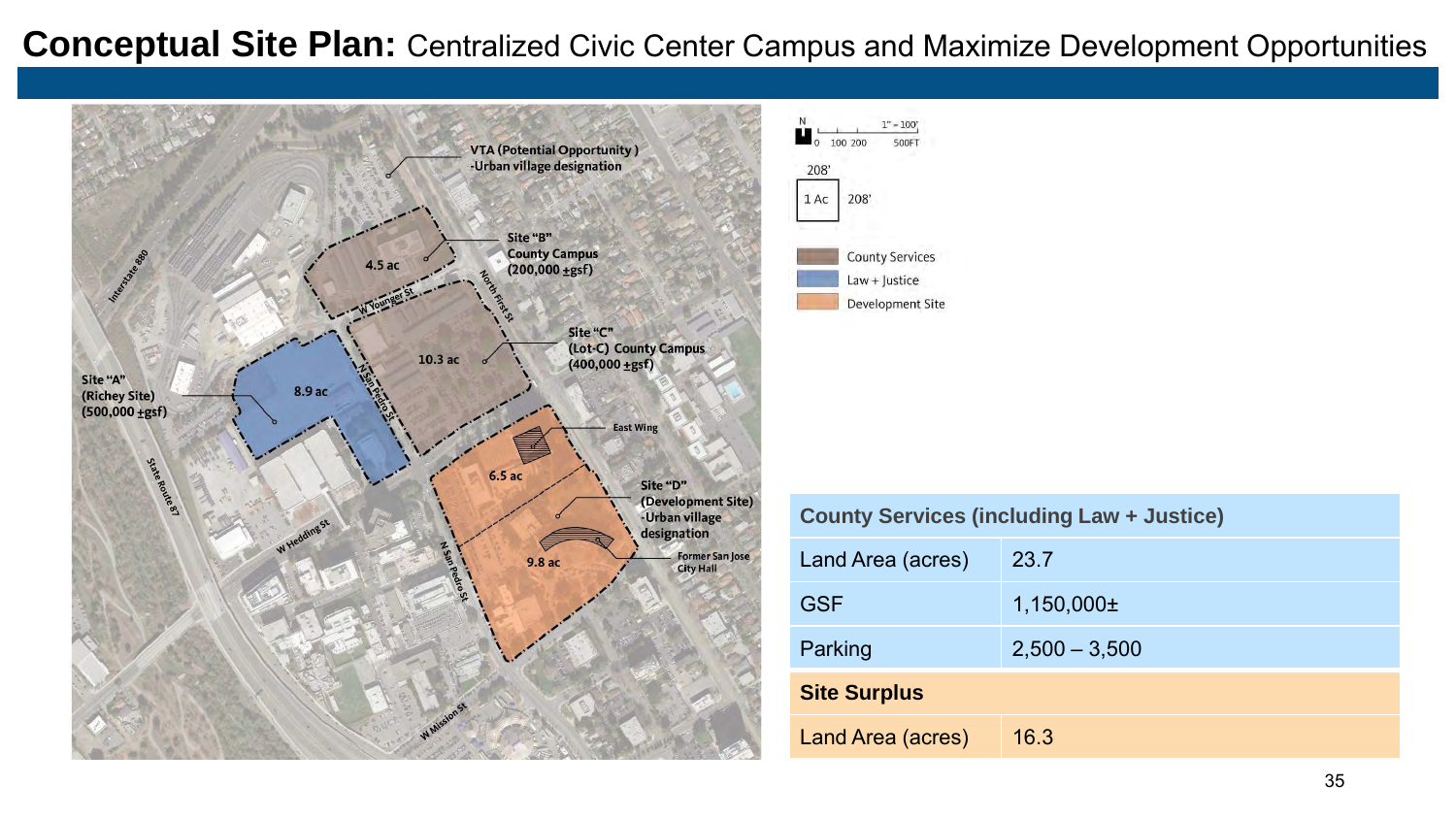# **Section 2: Project Update**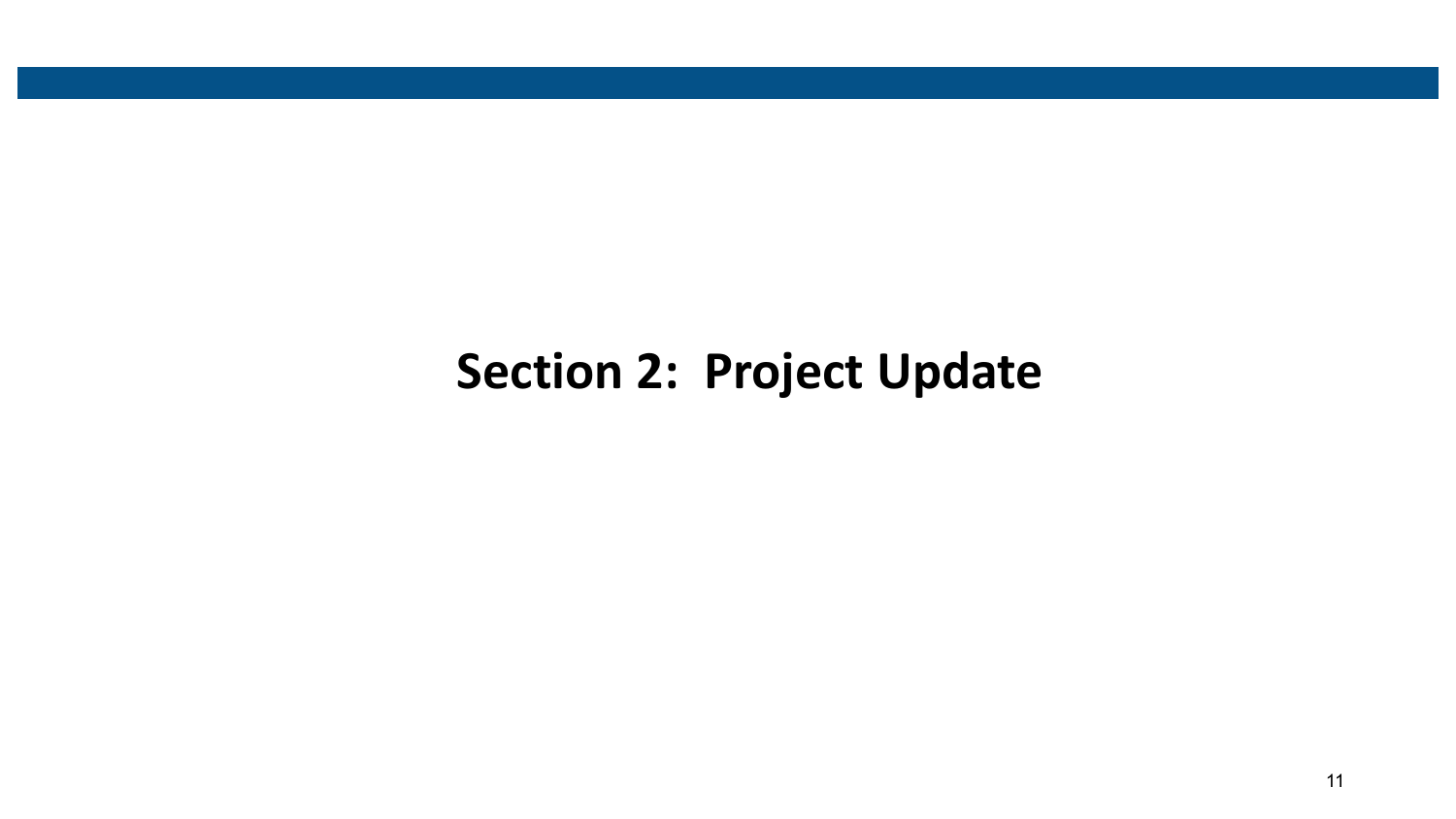• Anderson Brule Architects PSA – Law and Justice Planning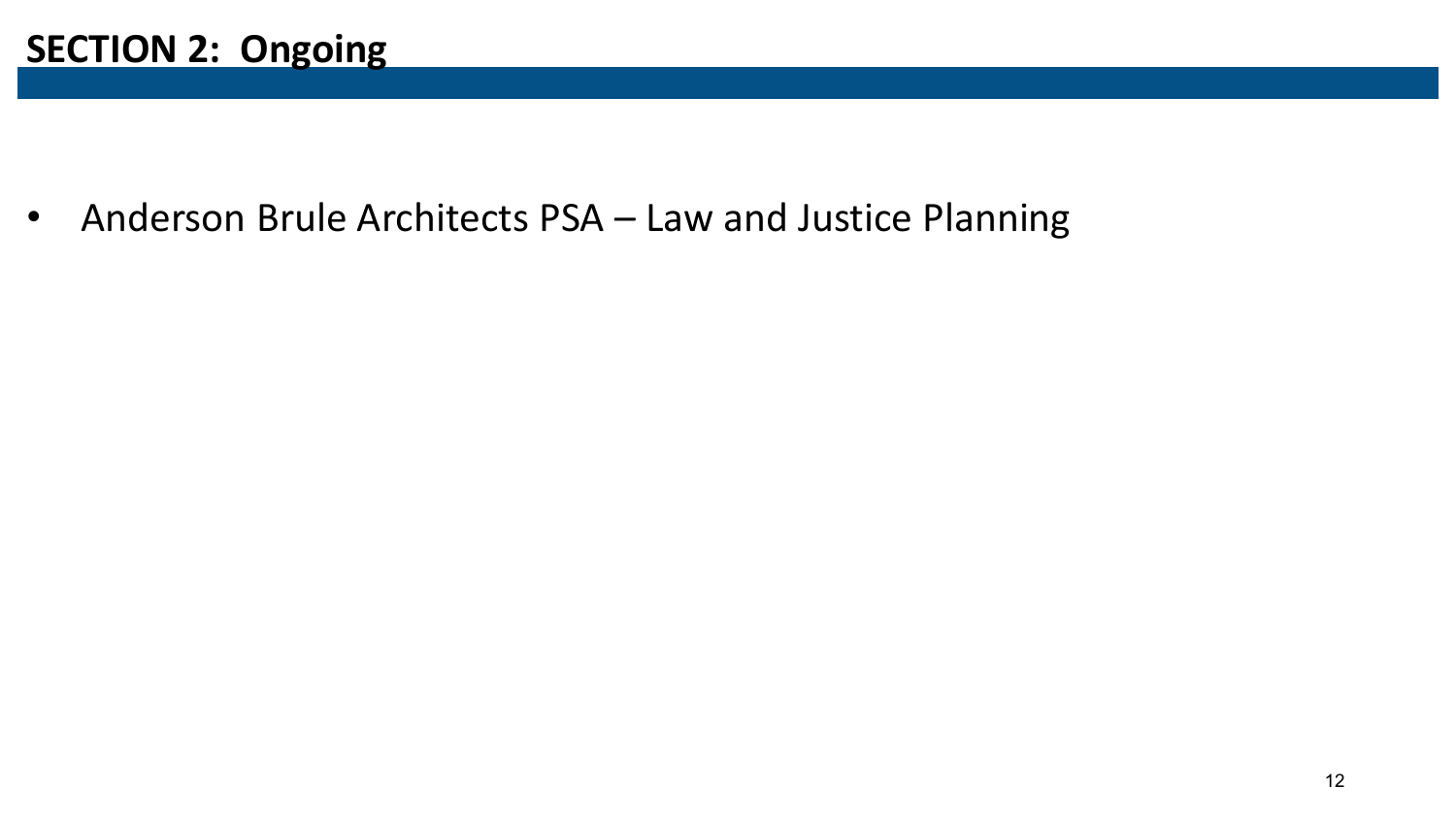- April 11<sup>th</sup> Notice of April 26<sup>th</sup> public hearing on proposed Ordinance that would approve the Master Development Agreement
- April 12th Board meeting Extend Predevelopment Facilities Agreement (Lowe Enterprises)
- April 26<sup>th</sup> Board meeting Hold public hearing on proposed Ordinance
- May 24<sup>th</sup> Board meeting, approve:
	- □ Master Development Agreement (MDA) (Lowe Enterprises)
	- $\Box$  Contract with CEQA and environmental clearance consultant (David J. Powers and Associates)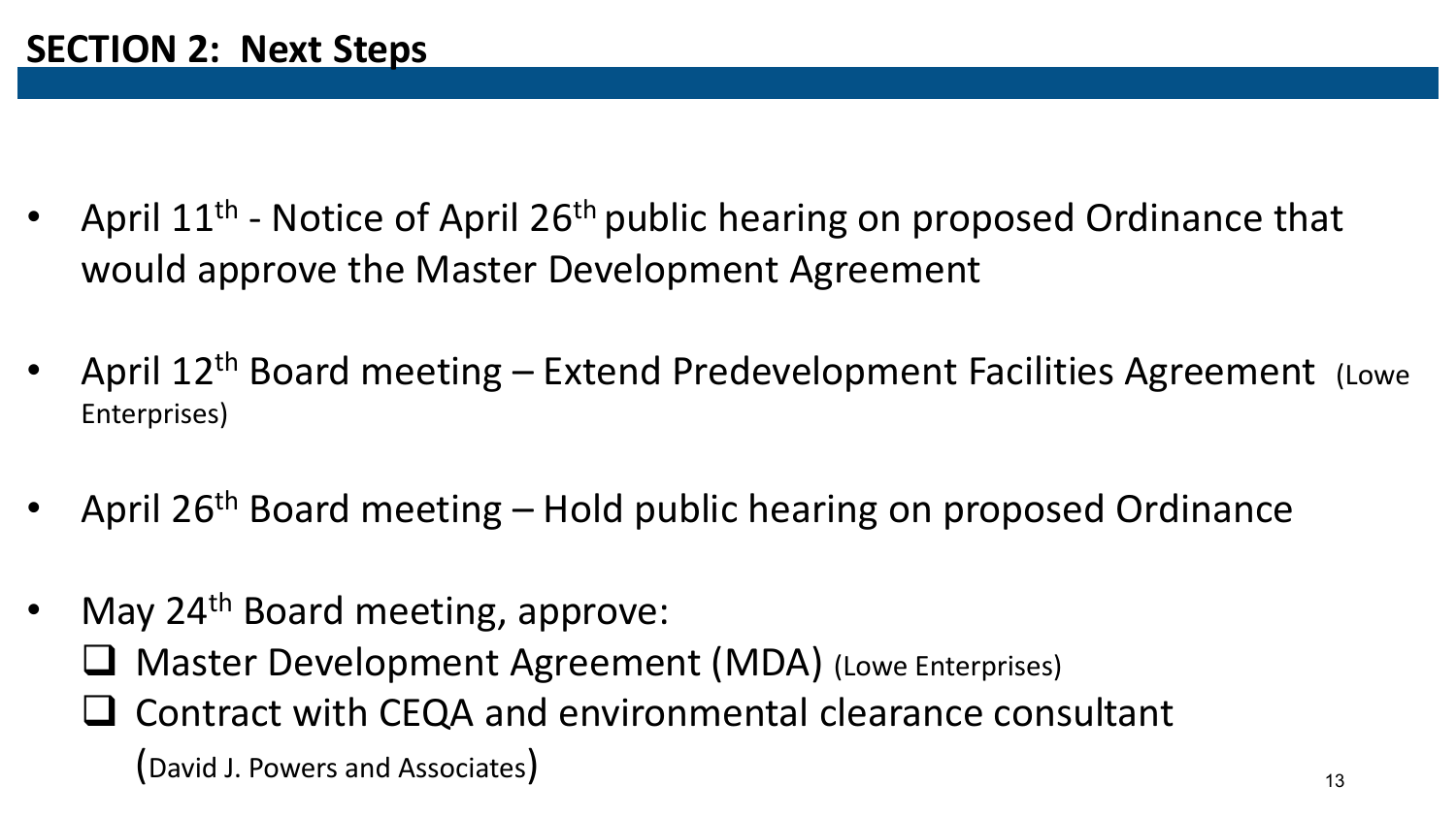- Roles and Responsibilities between County and Lowe Enterprises
	- Law and Justice Center Planning (County Anderson Brule)
	- $\Box$  Civic Center Master Planning (Lowe Gensler)
	- $\Box$  CEQA and Environmental Clearance (County David J. Powers)
	- $\Box$  Preliminary Design and Engineering (Lowe Gensler)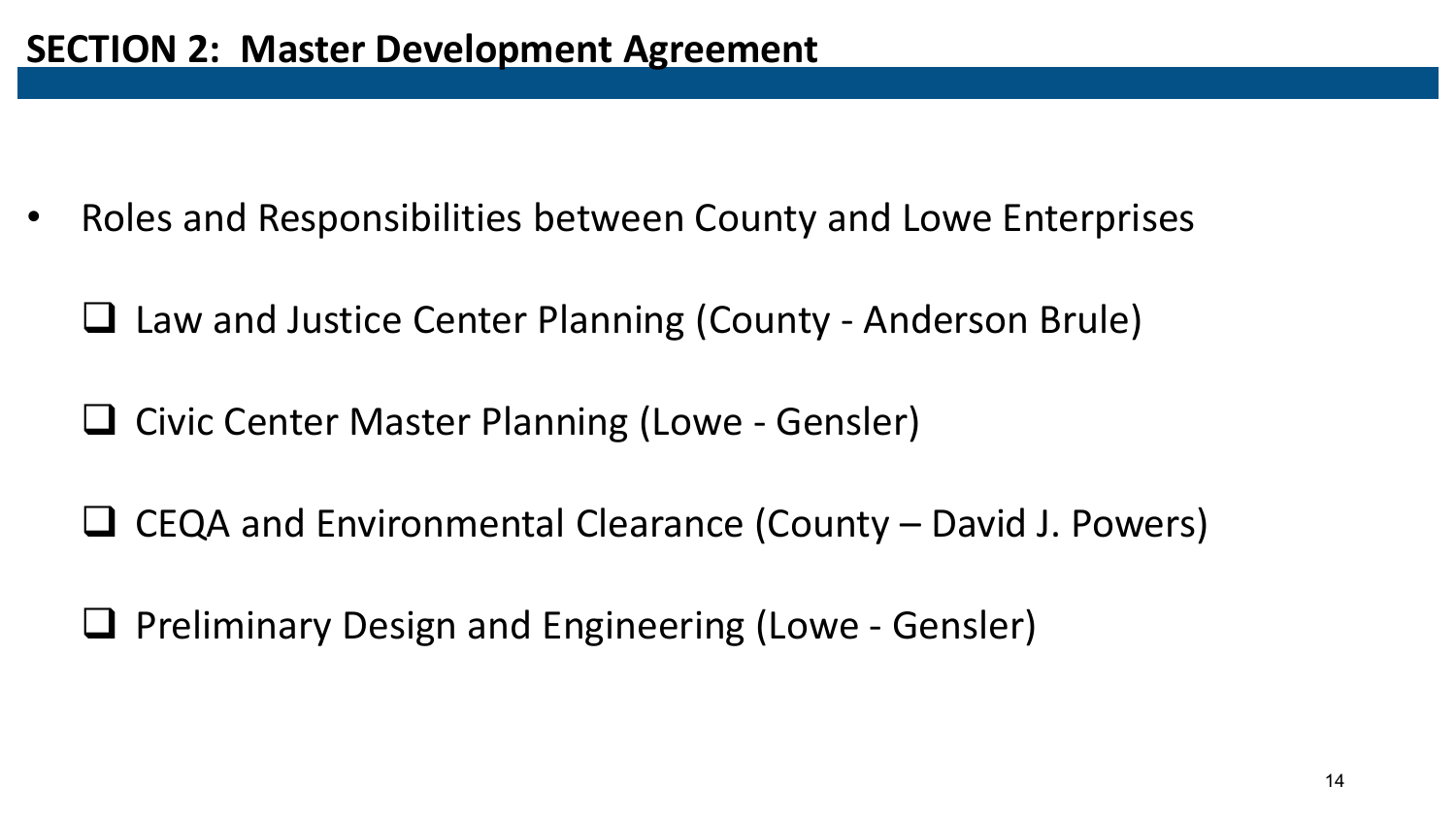- Roles and Responsibilities between County and Lowe Enterprises
	- May 24, 2016 MDA Approval by Board of Supervisors
	- ❖ 2016 to June 2017 Master Plan and Due Diligence
	- 2016 to January 2018 CEQA/EIR and other Approvals
	- May 2017 to April 2018 Preliminary Design and Engineering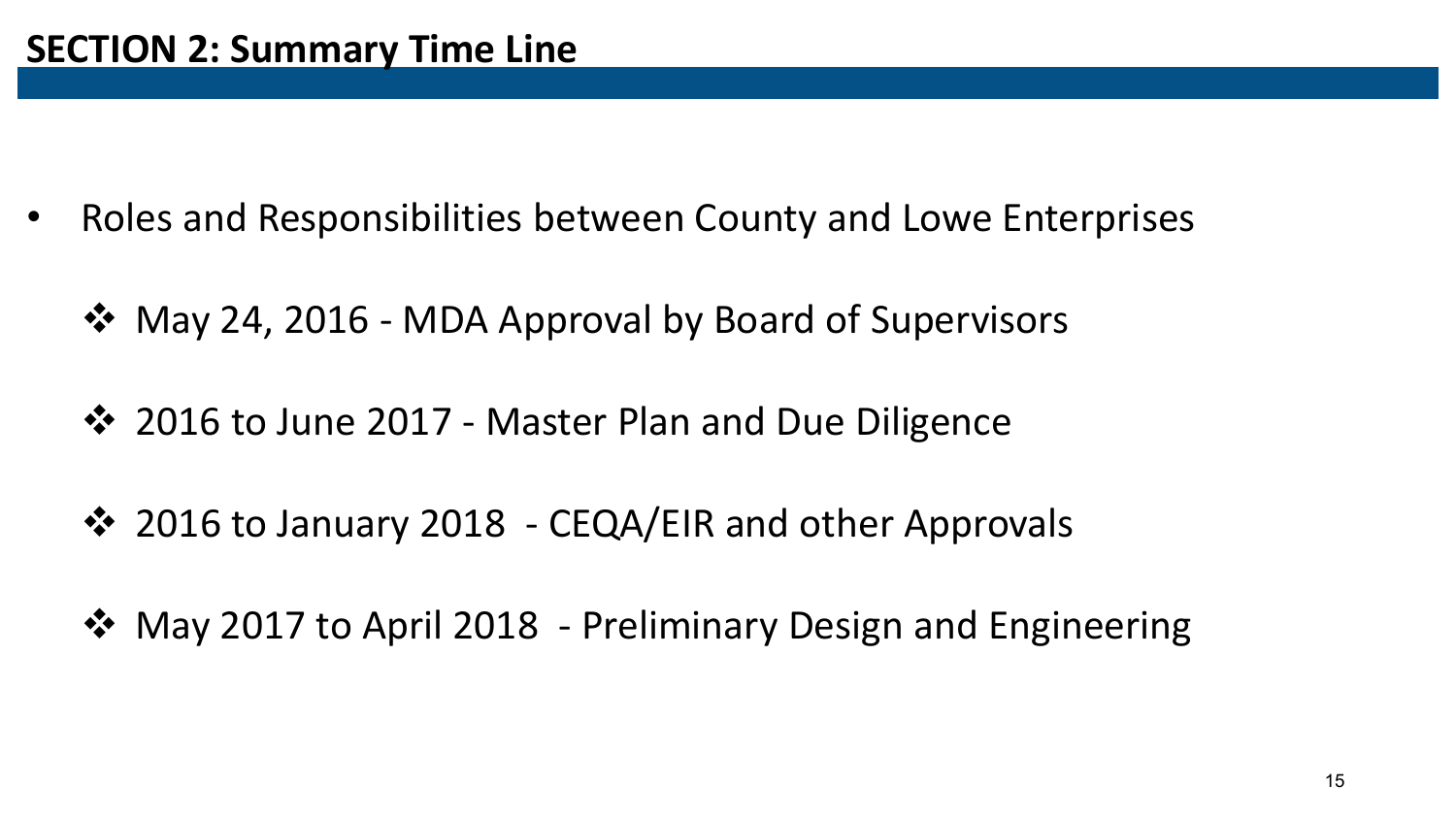# **Section 3: Q & A**